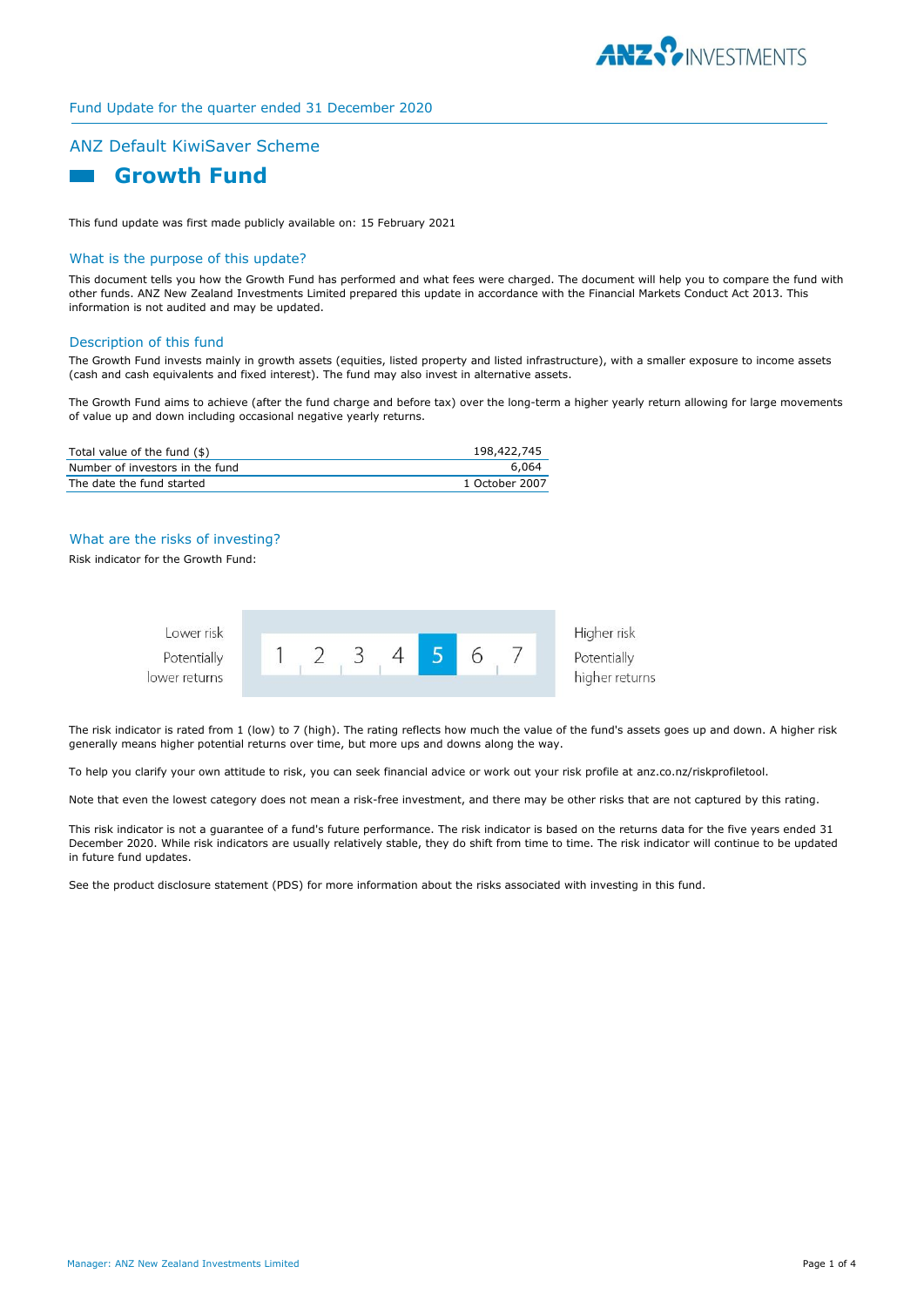# How has the fund performed?

|                                               | Average over past<br>five years | Past year |
|-----------------------------------------------|---------------------------------|-----------|
| Annual return                                 |                                 |           |
| (after deductions for charges and tax)        | 8.30%                           | 7.32%     |
| Annual return                                 |                                 |           |
| (after deductions for charges but before tax) | $9.63\%$                        | 9.10%     |
| Market index annual return                    |                                 |           |
| (reflects no deduction for charges and tax)   | 10.39%                          | 8.84%     |

The market index annual return is calculated using the target investment mix and the indices of each asset class. The composition of the market index for this fund changed on 15 October 2020 due to a change in the underlying index for the New Zealand fixed interest asset class.

Additional information about the market index is available in the statement of investment policy and objectives on the offer register at www.disclose-register.companiesoffice.govt.nz.



# **Annual return graph**

This shows the return after fund charges and tax for each of the last 10 years ending 31 March. The last bar shows the average annual return for the last 10 years, up to 31 December 2020.

**Important:** This does not tell you how the fund will perform in the future.

Returns in this update are after tax at the highest prescribed investor rate (PIR) of tax for an individual New Zealand resident. Your tax may be lower.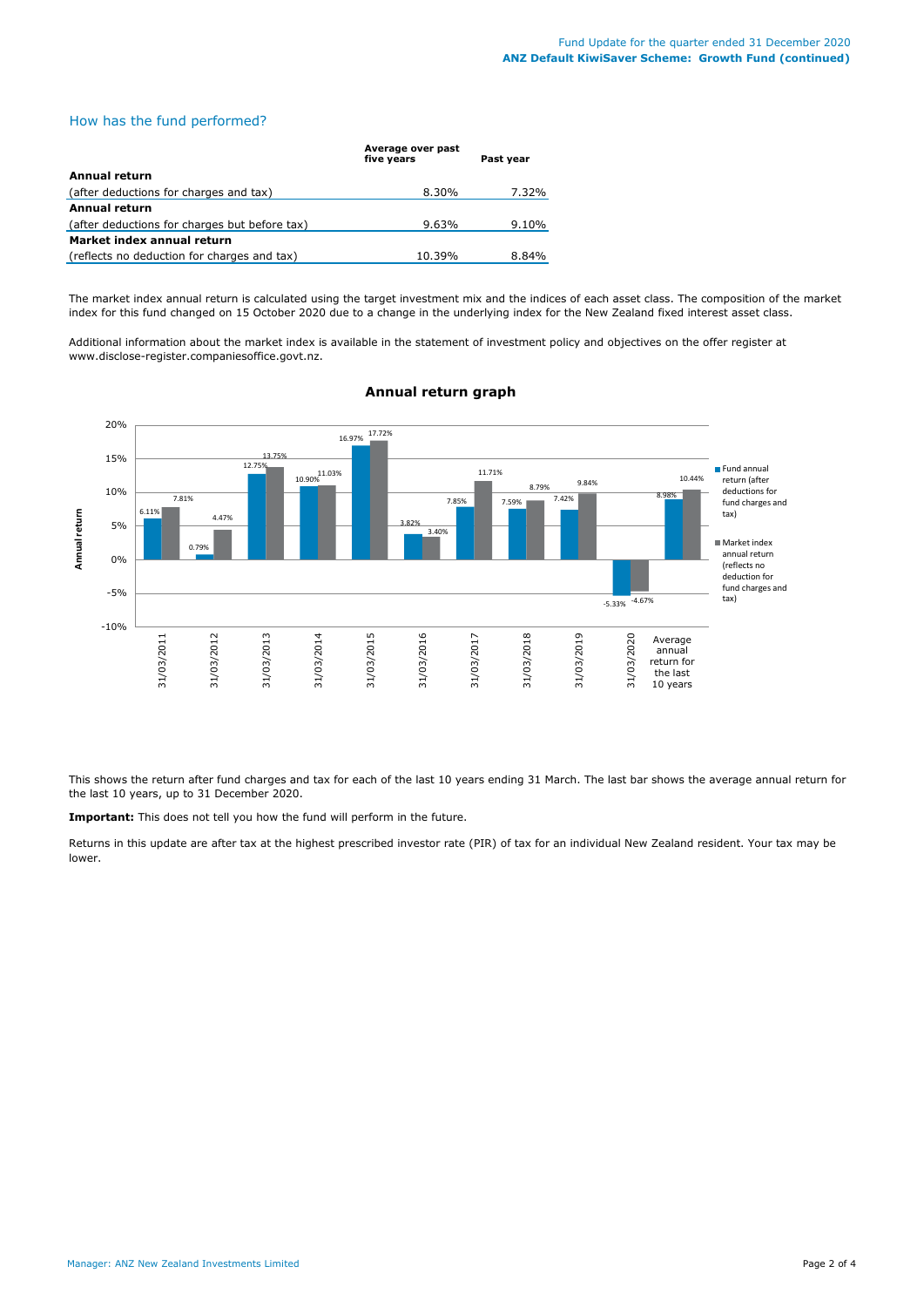### What fees are investors charged?

Investors in the Growth Fund are charged fund charges. In the year to 31 March 2020 these were:

|                                             | % of net asset value          |
|---------------------------------------------|-------------------------------|
| Total fund charges <sup>1</sup>             | 1.07%                         |
| Which are made up of:                       |                               |
| Total management and administration charges | 1.07%                         |
| Including:                                  |                               |
| Manager's basic fee                         | 1.00%                         |
| Other management and administration charges | $0.07\%$                      |
| <b>Total performance based fees</b>         | $0.00\%$                      |
| Other charges                               | Dollar amount per<br>investor |

**Other charges**  Membership Fee<sup>2</sup> \$18

Investors are not currently charged individual action fees for specific actions or decisions (for example, for withdrawing from or switching funds). See the PDS for more information about Scheme fees.

Small differences in fees and charges can have a big impact on your investment over the long term.

#### Example of how this applies to an investor

Sarah had \$10,000 in the fund at the start of the year and did not make any further contributions. At the end of the year, Sarah received a return after fund charges were deducted of \$732 (that is 7.32% of her inital \$10,000). Sarah also paid \$18 in other charges. This gives Sarah a total gain after tax of \$714 for the year.

#### What does the fund invest in?

# **Actual investment mix<sup>3</sup> Target investment mix<sup>3</sup>**

This shows the types of assets that the fund invests in. This shows the mix of assets that the fund generally intends to invest in.